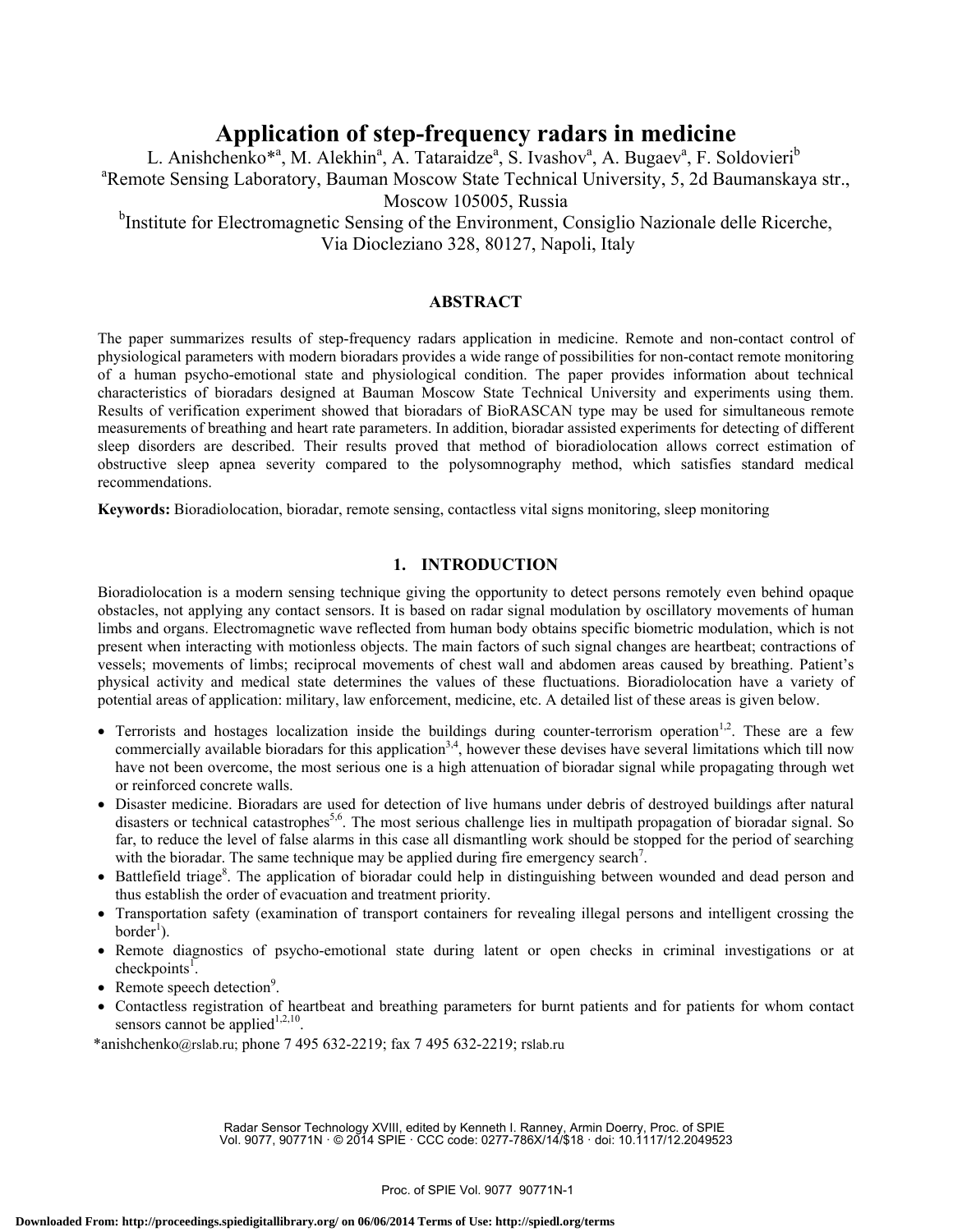- Sleep medicine. Bioradars are supposed to monitor respiration and heartbeat pattern during night sleep and thus diagnose sleep apnea syndrome<sup>11</sup>. In case of newborns it is possible to use this method for detection of Sudden Infant Death Syndrom<sup>12</sup>, which would help to apply early actions in case of it.
- Estimation of vessel elasticity from pulse-wave velocity for revealing patients predisposed to cardiovascular disease<sup>13</sup>.
- Smart homes. One can use bioradars for monitoring movement activity of elderly subjects at home<sup>12</sup>.
- Tumor tracking in radiation therapy<sup>12</sup>.
- Laboratory animals locomotor activity monitoring<sup>14</sup>.

There are several challenges in achieving reliable registration of respiration and heart rate parameters in practice by means of radar. Among them are: clutter caused by surrounding objects and multipath propagation, movement artifacts with amplitude much bigger than useful signal and problems with isolation of respiration and heartbeat signals in case of prolonged monitoring.

That is why noncontact control of vital signs by means of bioradar is a challenging task and requires development of adaptive algorithms for effective informative components extraction from bioradar signals, as well as implementation of procedures aimed to improve the stability of estimates calculations for such physiological parameters as respiration and heart rate. By applying the rejection of all approach-zero frequencies from the bioradar signal reflected from local objects it is possible to suppress clutter caused by surrounding objects<sup>15</sup>.

# **2. APPARATUS AND METHODS**

At Bauman Moscow State Technical University (BMSTU) method of bioradiolocation has been studied since 2002. Primarily a modified ground penetrating radar (operating frequency is 1.6 GHz) was used. The experimental results showed that sensitivity of the bioradar modification applied needs to be increased. It was also proposed to use not monochromatic but multi-frequency probing signal. The main advantage of wideband and UWB signals over monochromatic signals in probing live objects is that the field under observation can be divided into distance cells; which allows measuring the distance to a target and rejection of clutter caused by background objects. That is why in 2006 multi-frequency bioradar BioRASCAN was designed. At present, it has two modifications BioRASCAN-4 and BioRASCAN-14 (Fig. 1a and b respectively) operating in different frequency ranges. Table 1 presents their technical characteristics.



 $(a)$  (b) Figure 1. BioRASCAN-4 (a) and BioRASCAN-14 (a).

Proc. of SPIE Vol. 9077 90771N-2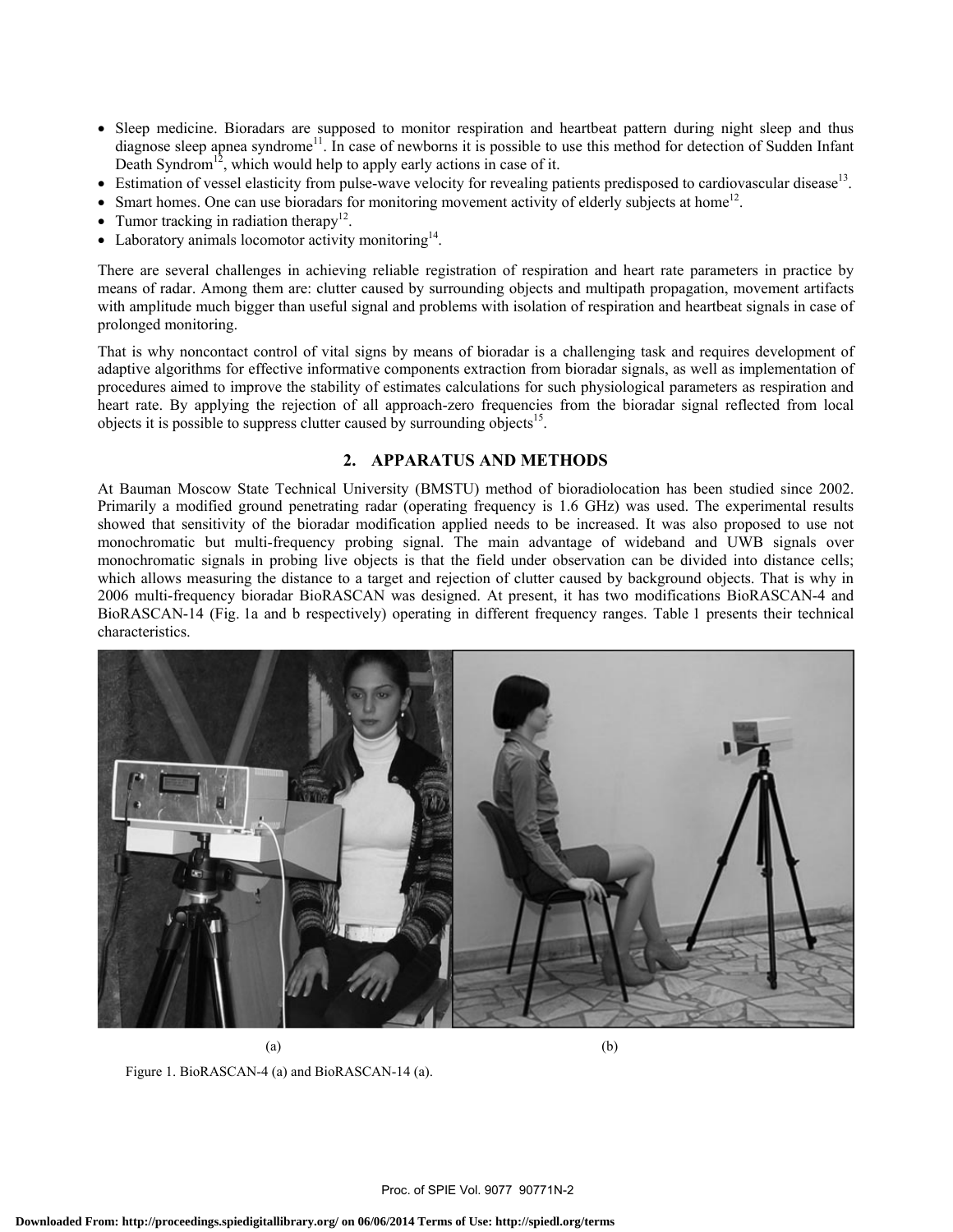As it is known, the sensitivity of short-range radars is increasing with the probing frequency value; however, attenuation of the probing signal in the media has the same dependence on the frequency. Therefore, details of a bioradar practical application determine choice of BioRASCAN-4 or BioRASCAN-14 in each case. For example, in monitoring of human vital signs in sleep BioRASCAN-4 is preferable, whereas for evaluating of small laboratory animals' movement activity BioRASCAN-14 shows better results.

Since 2006 a number of bioradar-assisted experiments were carried out at BMSTU, their details are given in Section 3.

|                                            | BioRASCAN-1   | BioRASCAN-4   | BioRASCAN-14   |
|--------------------------------------------|---------------|---------------|----------------|
| Number of frequencies                      |               | 16            |                |
| Operating frequency band, GHz              | 1.6           | $3.6 - 4.0$   | 13.6-14.0      |
| RF output, mW                              | <10           | $\leq$ 3      |                |
| Gain constant, dB                          | 20            |               |                |
| Detecting signals band, Hz                 | $0.03 - 3.00$ | $0.03 - 5.00$ | $0.03 - 10.00$ |
| Dynamic range of the detecting signals, dB | 60            |               |                |
| Size of antennas block, mm                 | 200x120       | 370x150x150   | 120x50x50      |
| Sensitivity, mm                            | 2.5           | 1.0           | 0 <sub>1</sub> |

Table 1. Technical characteristics of BioRASCAN radars.

## **3. BIORADAR ASSISTED EXPERIMENTS**

#### **3.1 Verification of respiration and heartbeat patterns obtained with bioradar**

Firstly, we compared estimates of respiration and heartbeat rates measured with bioradar and clinically applied methods to prove that the former is feasible for simultaneous remote measurement of before-mentioned parameters. Extraction of respiration and heartbeat patterns from the received bioradar signal was performed with purpose-written algorithms, using the MATLAB software package (MATLAB R2012b; The MathWorks, Inc; USA).

At present, the golden standard method for respiratory efforts monitoring is respiratory plethysmography, which was used during feasibility study of bioradar BioRASCAN-4 for respiration pattern monitoring. We compared bioradar and respiratory plethysmography data during parallel registration of respiratory movements in both time and frequency domains using cross-correlation and spectral methods<sup>16</sup>. Fig. 2 presents photo of the experiment.



Figure 2. Comparison of bioradar and respiratory plethysmography data.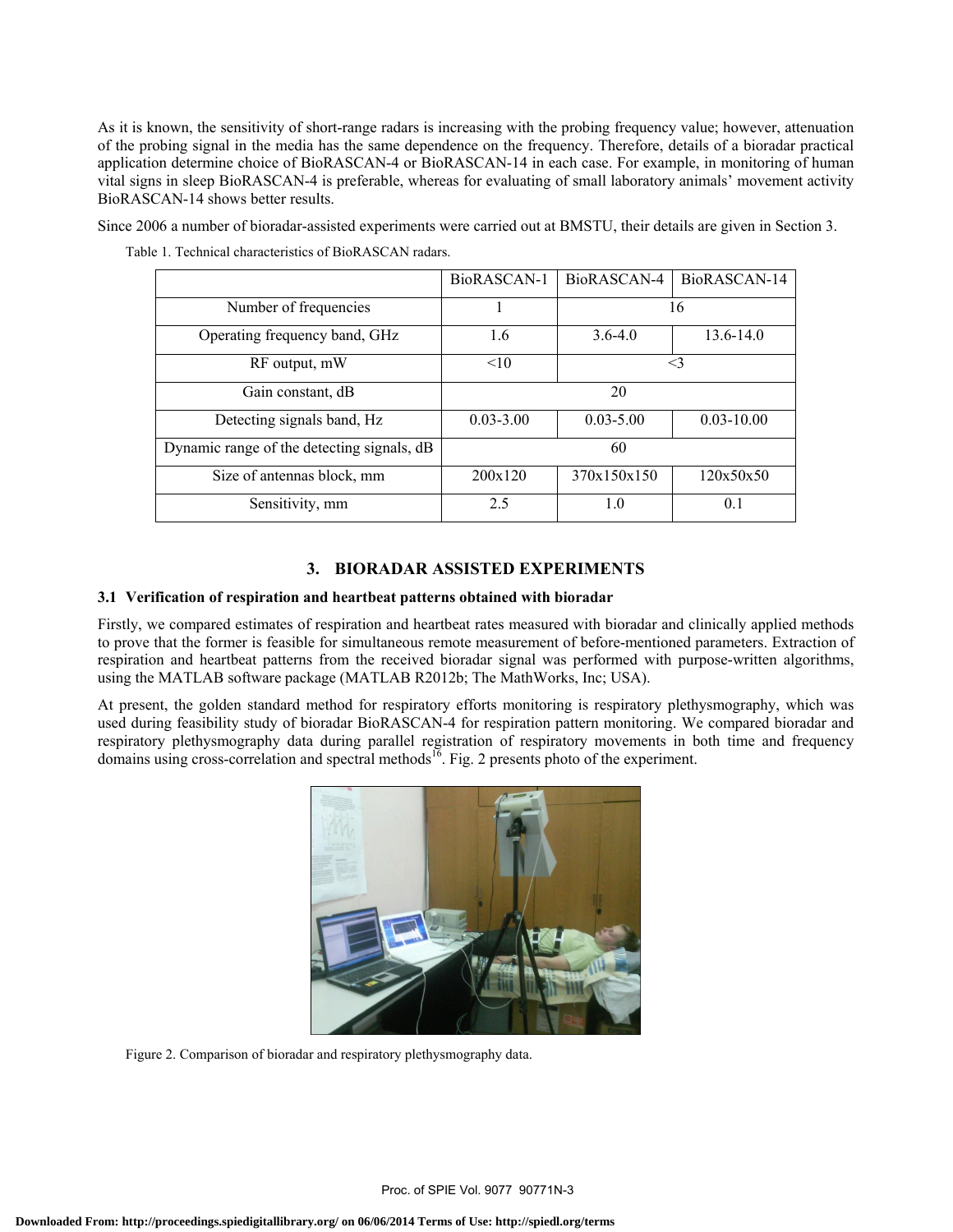The constructed correlation field for couple of signals recorded with both methods indicated strong positive linear relationship between breathing rate values registered simultaneously with bioradar and respiratory plethysmograph. The obtained values of cross-correlation coefficients, ranging from 0.84 to 0.94, indicate linear relationship between bioradiolocation and plethysmography signals in time domain.

The calculated estimates of cross-spectrum effective width for all the couple of signals realizations revealed the fact that the main cross-power spectral density of signals is concentrated in the narrow frequency range of external respiration activity parameters registration. Thus, bioradar and abdominal respiratory plethysmography belt signals are almost linearly related in both time and frequency domains. So by the experiments it was proven that bioradiolocation should be considered as reliable and correct approach for non-contact remote monitoring of external respiration activity parameters.

For verification of heartbeat frequency estimated by mean of BioRASCAN-4 we utilized ECG, which is a standard method for monitoring of heart electrical activity. 103 adult examinees (36 males and 67 females,  $20 \pm 1$  years (mean  $\pm$ S.D.)) participated in the study, for each of them bioradar and ECG signals were recorded (duration of one record was 1 min). During the experiment, an examinee sat in relaxed pose in front of the bioradar at the distance of 1 m from antennas. Values of heartbeat rate for contact and non-contact methods were compared, which showed that estimates made by each method are agreed with confidence level of  $p = 0.95$ .

Thus, the feasibility of bioradar BioRASCAN-4 application for simultaneous remote measurements of breathing and heart rate parameters was proven.

## **3.2 Bioradar in Sleep Monitoring**

The most promising area of bioradiolocation application in medicine is somnology, where we propose to use bioradar technique for detecting of different sleep disorders. The main advantage of the method in case of monitoring vital signs of sleeping people is that it does not require application of any contact sensors and thus does not disturb the sleep of the examinee. On the contrary, a golden standard method for sleep monitoring (polysomnography) uses of several dozens of contact electrodes and sensors, which may be an additional stress factor for sleep laboratory patients and hence worsen the sleep quality.

In 2009 we started to investigate the possibility of bioradar application in sleep medicine for remote monitoring of movement activity, respiration and heartbeat patterns. During preliminary tests, bioradar signals were recorded for the whole night sleep. The experiments were used for developing and testing of sleep monitoring procedure by means of bioradar and appropriate data processing algorithm.

As a result the bioradar experiments were included into the scientific program of the International research project MARS-500 (simulation of prolonged isolation during a manned flight to Mars), which was conducted by Institute for Biomedical Problems of Russian Academy of Sciences from June 2010 to November 201117. An ethical committee approval and informed consent from all the crewmembers were obtained before the start of the experiment. The crew of MARS-500 had been trained to perform bioradar experiments before the start of the prolonged isolation. During the project MARS-500, seven series of bioradar experiments were conducted for each of six crewmembers. The results revealed that it is more convenient to use values of the interested parameter average per hour to analyze its dynamic during full night sleep. Fig. 3 presents the results of the experimental data recorded for one of MARS-500 crewmembers.

The processing of experimental data revealed the individual characteristics of sleep latency and sleeping of crewmembers. Some of them has longer period of falling asleep and more restless sleep, others on the contrary fall asleep faster and have more calm and regular breathing pattern during sleep time. For none of the crewmembers any clinically significant sleep disordered breathing episodes were registered, however episodes of hypopnea in bioradar signals were detected, which is normal for practically healthy people.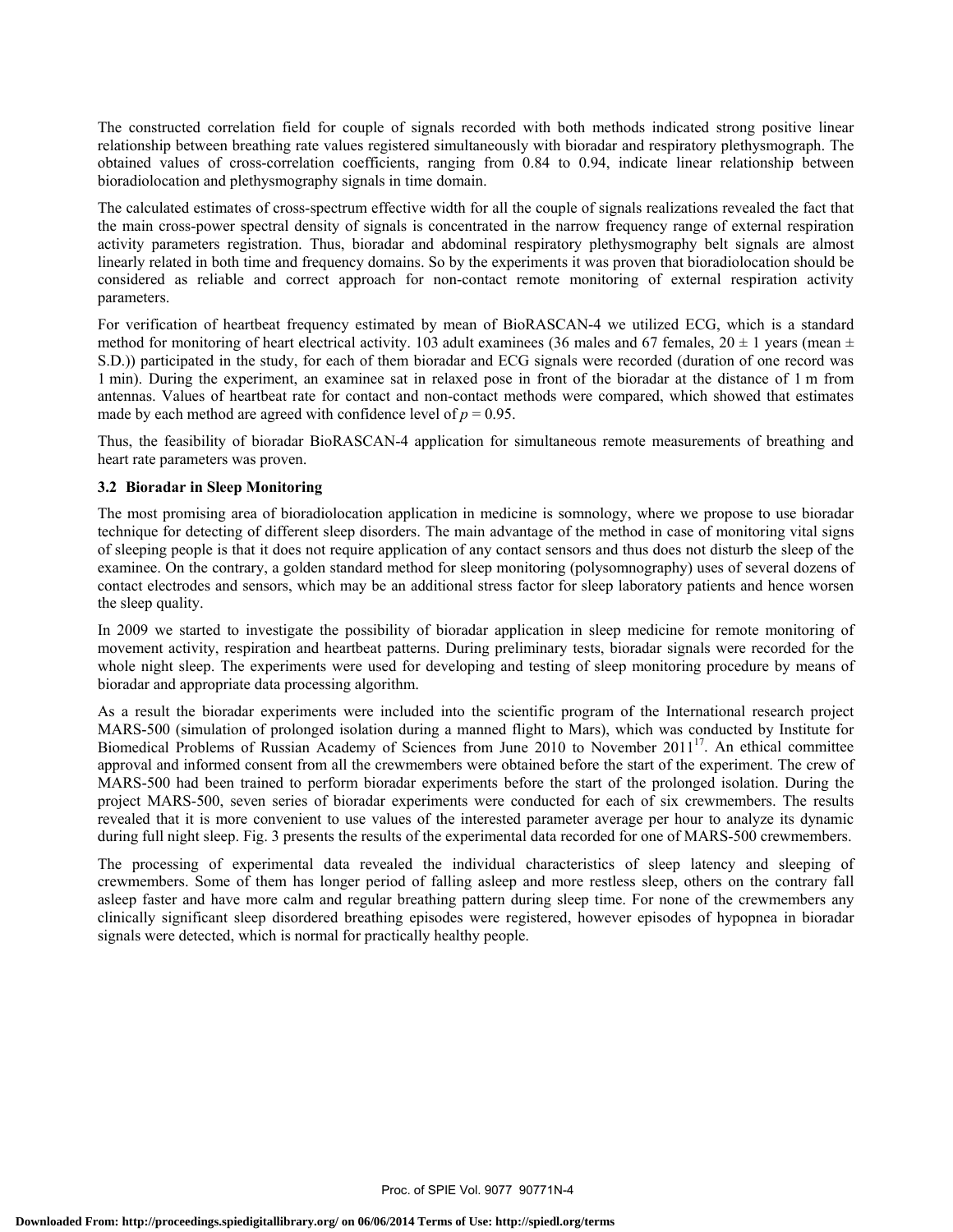

Figure 3. Dynamic of respiration rate (a) and movement activity (b) during full night sleep registered by BioRASCAN.

On completing MARS-500 bioradar assisted sleep experiments were continued on the base of Sleep Laboratory of "Almazov Federal Heart, Blood and Endocrinology Centre" (St. Petersburg, Russia). Their purpose was to estimate the quality of bioradar monitoring in noncontact screening diagnostics of obstructive sleep apnea syndrome compared with standard polysomnography method, which satisfies standard medical recommendations. In the experiment 15 volunteers aged 21 to 62 years, with the body mass index varying from 18.4 to 57.7, participated with the following OSA severity by the apnea-hypopnea index (AHI): severe for 4 test subjects, moderate for 1 subject, mild for 1 subject, and 9 test subject was almost healthy. For subsequent verification of bioradar signals full night polysomnogram records were collected in parallel with Embla N700 system application.

Bioradar signals with typical forms for the sleep disordered breathing episodes were analyzed. They are visually similar to the correspondent signals registered by abdominal belt sensors within the framework of the complete polysomnography research (Fig. 4).



Figure 4. Hypopnea (HYPO) and obstructive sleep apnea (OSA) respiratory patterns recorded by Embla N700 (a) and BioRASCAN-4 (b).

While estimating the quality of bioradar monitoring in non-contact screening of obstructive sleep apnea sensitivity value of 71 % were obtained with the prognostic value of positive decision 75 % of the sleep disturbance presence. The results should be considered satisfactory, as for each test subject the AHI score was in the same range of thresholds for determination of the of obstructive sleep apnea severity compared to the polysomnography method.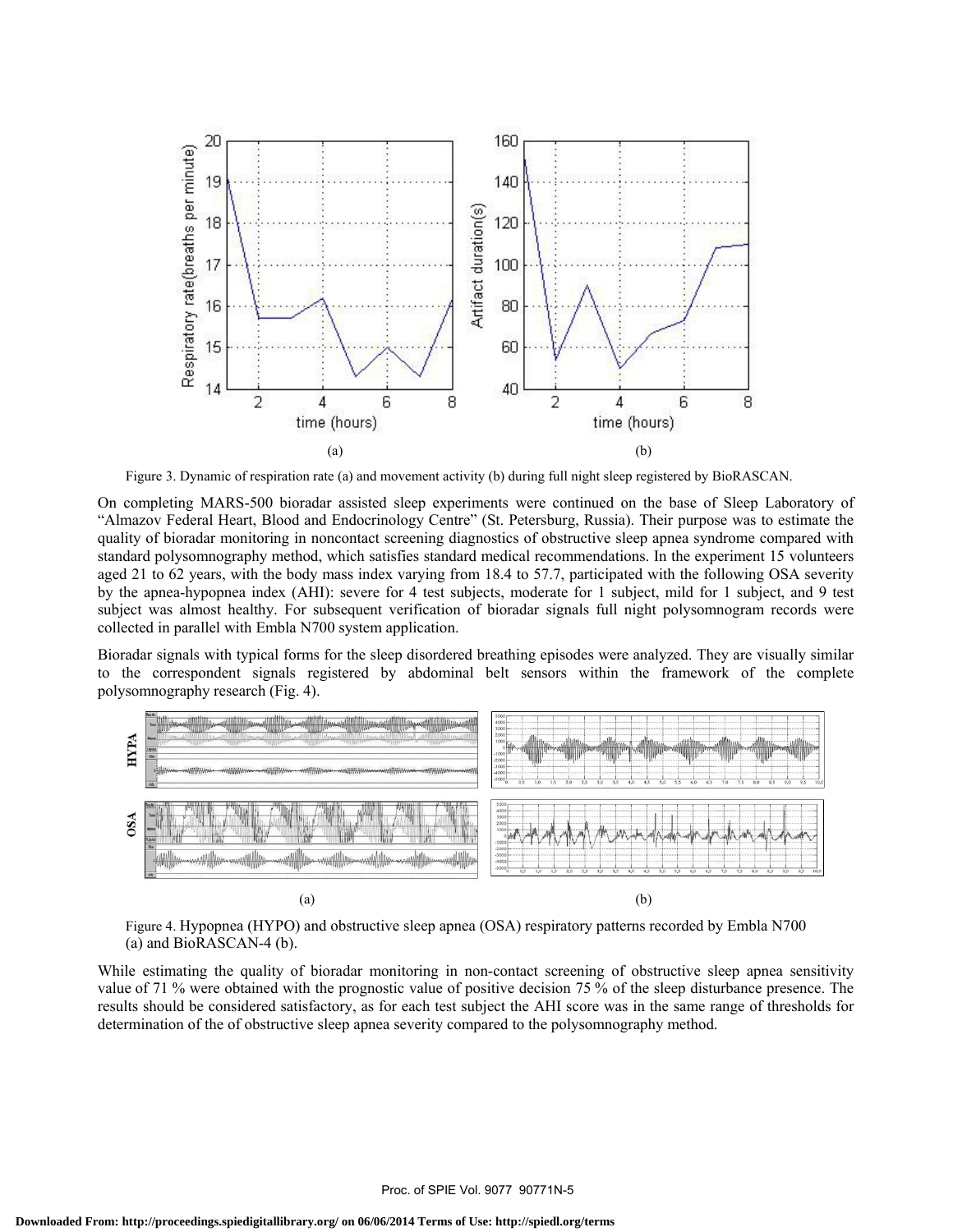## **4. CONCLUSION**

At present on the base of Almazov Federal Heart, Blood and Endocrinology Centre bioradar assisted experiments are continued, during which bioradar data recorded simultaneously with full-night polysomnograms for patients not only with sleep breathing disturbances, but also with insomnias. These experimental data are planed to be used for studying the possibility to distinguish REM and non-REM sleep only by breathing pattern recorded by bioradar without applying any additional contact sensors. Furthermore, the design of bioradar assisted technique for monitoring of movement and respiration pattern of bed-patient or seniors for preventing bedsores is under consideration.

#### **ACKNOWLEDGEMENTS**

The study was supported by grants of Russian Foundation for Basic Research (#13-07-00248A, #12-07-00712A), the grant of the President of Russian Federation (MK-889.2014.9) and the FP7 Marie Curie Action AMISS.

## **REFERENCES**

- [1] Greneker, E.F., "Radar Sensing of Heartbeat and Respiration at a Distance with Applications of the Technology," Proc. IEE RADAR-97, 150-153 (1997).
- [2] Droitcour, A., Lubecke, V., Lin, J., Boric-Lubecke, O., "A Microwave Radio for Doppler Radar Sensing of Vital Signs," Proc IEEE MTT-S Int. Microw. Symp., 175 -178 (2001).
- [3] Camero, "XAVER™ 400," URL: http://www.camero-tech.com/product.php?ID=39 (2014)
- [4] Cambribge Consultants, "Prism200,"URL: http://www.cambridgeconsultants.com/prism (2014)
- [5] Chen, KM., Huang, Y., Shang, J., Norman, A., "Microwave Life Detection Systems for Searching Human Subjects Under Earthquake Rubble or Behind Barrier," IEEE Trans. Biomed. Eng., 27(1), 105–114 (2000).
- [6] M. Bimpas, N. Paraskevopoulos, K. Nikellis, D. Economou and N. Uzunoglu, "Development of a three band radar system for detecting trapped alive humans under building ruins," Progress In Electromagnetic research, PIER 49, 161-188 (2004).
- [7] Chen KM, Misra D, Wang H, Chuang HR, Postow E., "An X-band microwave life-detection system," IEEE Trans Biomed Eng 33, 697-702 (1986).
- [8] Boric-Lubecke O, Lin J, Park B-K, Li C, Massagram W, Lubecke VM, Host-Madsen A., "Battlefield triage life signs detection technique," Proc. SPIE Defence and Security Symposium, Vol. 6947¬-Radar Sensor Technology XII, No. 69470J, 10 pages (2008).
- [9] Holzrichter, J. F., Burnett, G. C., Ng, L. C., Lea, W. A. "Speech Articulator Measurements Using Low Power EM-Wave Sensors," J. Acoust. Soc. Am., 103(1), 622-625 (1998).
- [10]Staderini E.M., "UWB Radars in Medicine," IEEE AESS Systems Magazine, 17, 13-18 (2002).
- [11]Kelly J.M., Strecker R.E., Bianchi M.T., "Recent Developments in Home Sleep-Monitoring Devices," ISRN Neurology, vol. 2012, Article ID 768794, 10 pages (2012).
- [12]Li C., Lin J., [Microwave noncontact motion sensing and analysis], Wiley, New Jersey, 157-185 (2014).
- [13]Immoreev I.Y., "Practical Applications of UWB Technology," IEEE Aerospace and Electronic Systems Magazine, 25(2), 36–42 (2010).
- [14]Anishchenko L.N., Bugaev A.S., Ivashov S.I., Vasiliev I.A., "Application of Bioradiolocation for Estimation of the Laboratory Animals' Movement Activity," PIERS Online, 5(6), 551–554 (2009).